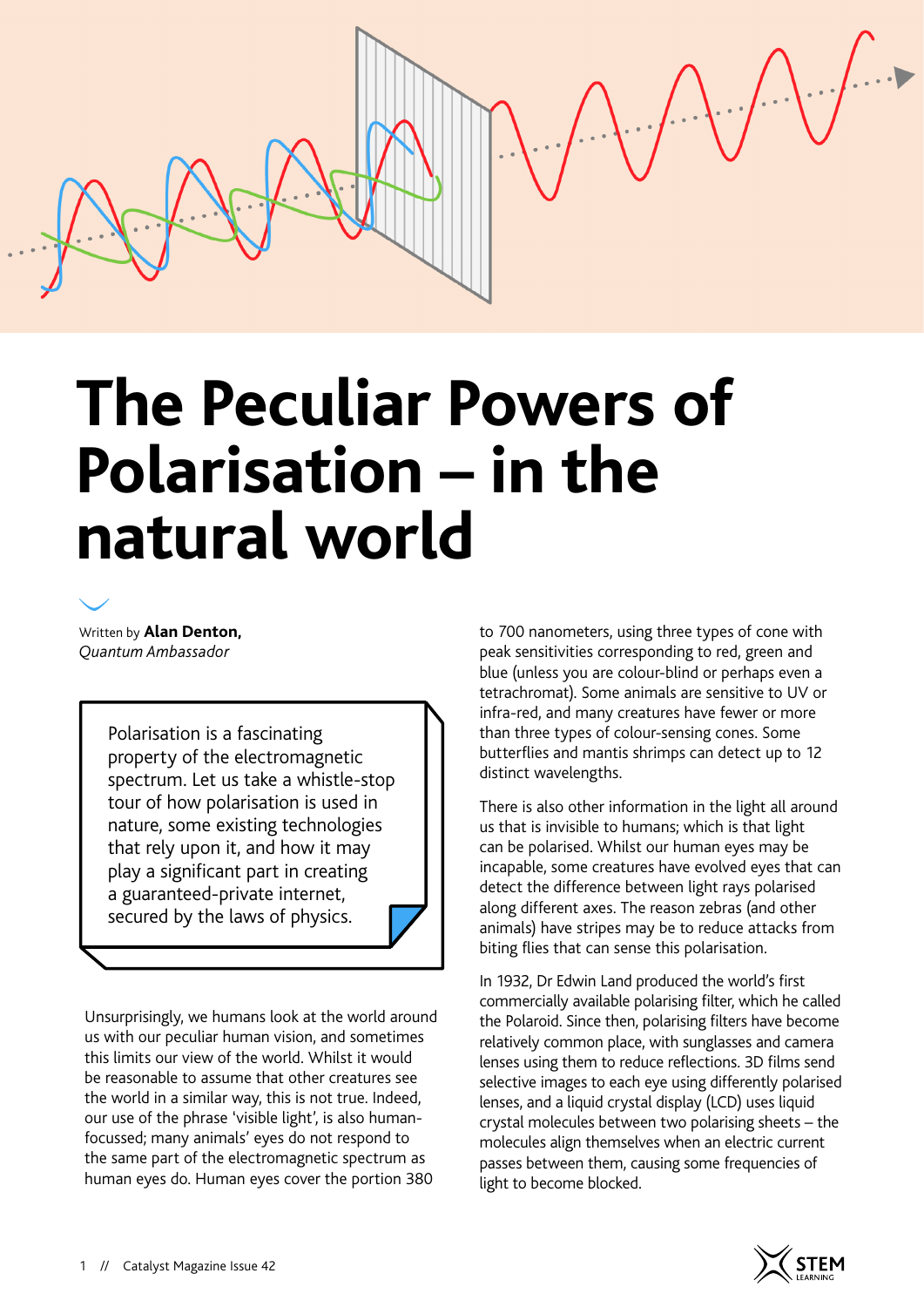

**^** *Image: Polarising glasses give a different image for each eye in 3D films.*

#### **Understanding polarisation**

To understand what polarisation is, we must first be comfortable with the idea that light is part of the electromagnetic spectrum, which travels as transverse waves. These waves are made up of electric fields and magnetic fields, oscillating in phase at 90° to each other. When we are drawing polarised light, to simplify the picture, we normally only draw the oscillating electric field.

Light, as created by the sun or by a normal light bulb, will be unpolarised: that is, all the rays of light will be polarised along different axes. However, light can be polarised (or partially polarised) when it reflects off a reflective surface, at a shallow angle.

We can also polarise light by passing it through a polarising filter. By passing unpolarised light through a polarising filter half of the light will be absorbed by the filter, but the half that gets through will now be polarised to match that filter.



Being able to sense the polarisation of light is surprisingly common in the animal kingdom. We know it is used by many arthropods (spiders, insects,

crustaceans) and also cephalopods (squid, octopi) – where it is thought it may be used to improve vision in the absence of colour.



**<** *Image: As well as appearing different in colour, a zebra's stripes also have different polarisations.*

Bees are excellent navigators, and it is thought that their sensitivity to polarisation may play a significant factor. Whilst the light that comes from the sun is unpolarised, as it hits our atmosphere it is scattered (causing light to appear to come from everywhere in the sky, not just from the sun). As it is scattered, a portion of the light becomes polarised. Whilst the polarising effect in the atmosphere is small, it does mean that when we study a cloudless sky, the light will be slightly polarised in circles around the sun. This means that even if a bee can only see a tiny portion of a cloudless sky, it will still know what the direction of the sun is – therefore helping it to navigate, giving a polarising-sensitive bee a selective advantage.

Another example of polarisation in nature is when looking at the stripes of a zebra. Studies have shown that zebras are attacked less by tabanids (a biting horse-fly) than equivalent horses that are a solid colour, whether those horses were black, white, brown or grey. This is attributed to the coloured stripes on a zebra causing partial polarisation of the light in alternating directions, which can be viewed by camera using different filters. The studies demonstrate that putting alternating polarising stripes on a grey surface reduces the number of tabanids attracted, even though it would appear to a human as a totally homogenous, grey surface. They were also able to show that having these lines too close or too far apart reduced the effectiveness of this protection.

If the zebra did not deter the tabanid flies, it could have a negative consequence on its ability to survive and successfully reproduce, as the tabanids can be vectors of several pathogens, and when irritated the animals' grazing can reduce, decreasing both milk production and body mass. Therefore, it is believed that polarising stripes have provided a selective advantage to zebras.

Discover more in [The Peculiar Powers of Polarisation –](https://catmagdev.wpengine.com/?post_type=articles&p=8199&preview=true)  [in maths and in the quantum realm](https://catmagdev.wpengine.com/?post_type=articles&p=8199&preview=true), where we look at its use in technology and the mathematics involved.